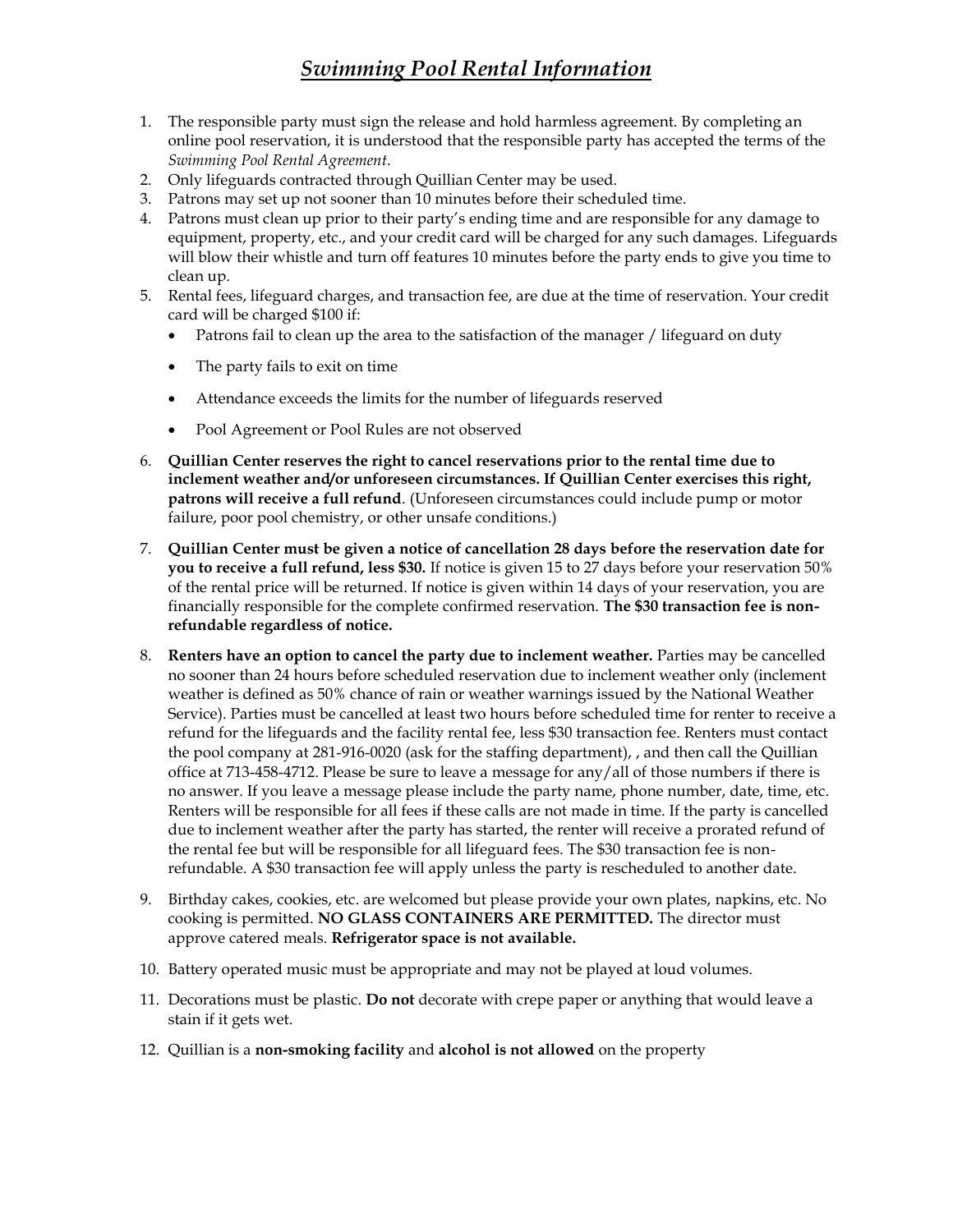### *Swimming Pool Rental Information*

- 13. All posted rules must be followed and lifeguard commands must be obeyed.
- 14. Music: No DJ unless renting both pools simultaneously.

### *Noah's Ark Pool Rules*

- 1. All swimming pool rules apply at the Noah's Ark Pool.
- 2. Enter pool on slides feet first, on your bottom.
- 3. Move away from the bottom of the slides quickly
- 4. Make sure area is clear before sliding.
- 5. No playing or standing on blue mats.
- 6. No regular diapers (swimming diapers only)
- 7. Please use the baby changing facilities in the locker rooms.
- 8. Parents or responsible adult guardian must supervise his or her own child.
- 9. **All children who are not potty trained must wear a swim diaper.** Regular diapers may burst or leak. Feces in pool water spread a host of infectious diseases. One child could contaminate thousands of gallons of water. Anyone who has diarrhea within the past two weeks should stay out of the water. If a child defecates in the water, please notify a lifeguard or pool manager. Changing tables are located in both the men's and women's locker rooms. Please do not use poolside tables for changing diapers.
- 10. If renting the Noah's Ark Pool for 4 hours (back to back 2 hour time slots; there is an additional Life Guard required (\$80.00 for 4 hours)

*Lifeguards will "turn off" the Noah's Ark pool ten minutes before your party is scheduled to end to allow time for you to finish cleaning and for your guests to collect their belongings.*